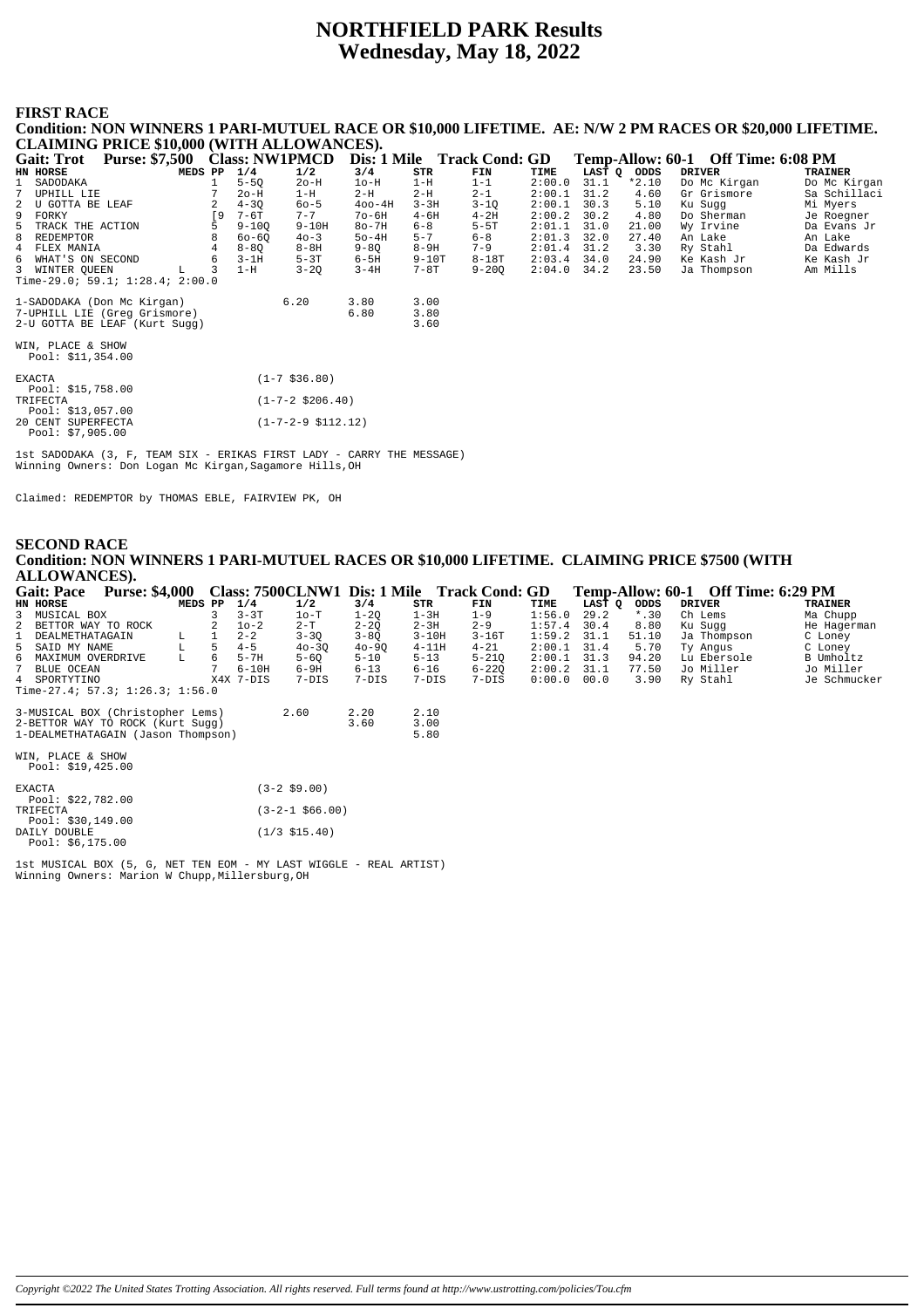| <b>THIRD RACE</b><br><b>Condition: NON WINNERS 2 PARI-MUTUEL RACES OR \$20,000 LIFETIME.</b> |         |   |          |                             |           |              |                            |        |        |         |                                    |                |
|----------------------------------------------------------------------------------------------|---------|---|----------|-----------------------------|-----------|--------------|----------------------------|--------|--------|---------|------------------------------------|----------------|
| Purse: \$8,800 Class: NW2PMCD<br><b>Gait: Trot</b>                                           |         |   |          |                             |           |              | Dis: 1 Mile Track Cond: SY |        |        |         | Temp-Allow: 60-1 Off Time: 6:54 PM |                |
| HN HORSE                                                                                     | MEDS PP |   | 1/4      | 1/2                         | 3/4       | STR          | FIN                        | TIME   | LAST Q | ODDS    | <b>DRIVER</b>                      | <b>TRAINER</b> |
| $\mathbf{1}$<br>ZIN                                                                          |         |   | $3 - 3T$ | $1o-H$                      | $1 - 4$   | $1 - 5$      | $1-6Q$                     | 1:59.2 | 30.2   | 1.60    | Gr Grismore                        | Ro Eidens      |
| 2 WILLING SPIRIT                                                                             |         |   | $2 - 1H$ | $3 - 2$                     | $4-5H$    | $3 - 7$      | $2 - 6Q$                   | 2:00.3 | 30.3   | 3.70    | Ch Lems                            | Ma Chupp       |
| $\overline{3}$<br>FORGETFUL                                                                  | L       | 3 | $4 - 6$  | $5 - 4H$                    | $50-6T$   | $5 - 70$     | $3 - 7T$                   | 2:01.0 | 30.3   | 5.40    | Ji Smith                           | Ji Smith       |
| 5 PHINEAS                                                                                    |         |   | $1-1H$   | $2-H$                       | $2 - 4$   | $2 - 5$      | $4 - 10$                   | 2:01.2 | 31.3   | $*1.40$ | Ry Stahl                           | Je Conger      |
| 4<br>SIZZLING SONATA                                                                         |         |   | $5-7H$   | $40-2T$                     | $30 - 5H$ | $4 - 7$      | $5 - 100$                  | 2:01.2 | 31.2   | 32.10   | Wy Irvine                          | Da Evans Jr    |
| 6<br>STARS IN YOUR EYES                                                                      |         | 6 | $6-9T$   | $60 - 50$                   | $6-8H$    | $6 - 9$      | $6-11T$                    | 2:01.4 | 31.1   | 40.50   | Ku Sugg                            | Je Millner     |
| 7 UNCLE VICTORY                                                                              |         | 7 | $7 - 13$ | $7 - 130$                   | $7 - 16H$ | $7 - 18$     | 7-190                      | 2:03.1 | 31.0   | 72.70   | Ty Angus                           | Je Arendash    |
| Time-29.2; $1:00.0; 1:29.0; 1:59.2$                                                          |         |   |          |                             |           |              |                            |        |        |         |                                    |                |
| 1-ZIN (Greg Grismore)                                                                        |         |   |          | 5.20                        | 3.20      | 2.60         |                            |        |        |         |                                    |                |
| 2-WILLING SPIRIT (Christopher Lems)<br>3-FORGETFUL (Jimmy Smith)                             |         |   |          |                             | 4.60      | 3.20<br>2.80 |                            |        |        |         |                                    |                |
| WIN, PLACE & SHOW<br>Pool: $$26,984.00$                                                      |         |   |          |                             |           |              |                            |        |        |         |                                    |                |
| <b>EXACTA</b><br>Pool: $$29,763.00$                                                          |         |   |          | $(1-2 \, $20.80)$           |           |              |                            |        |        |         |                                    |                |
| TRIFECTA<br>Pool: $$29,711.00$                                                               |         |   |          | $(1-2-3 \; $65.40)$         |           |              |                            |        |        |         |                                    |                |
| 20 CENT SUPERFECTA<br>Pool: $$24,489.00$                                                     |         |   |          | $(1-2-3-5 \text{ } $13.84)$ |           |              |                            |        |        |         |                                    |                |

lst ZIN (3, G, TEAM SIX - HERES ETHEL - EQUINOX BI)<br>Winning Owners: Linda L Polk,Zanesville,OH

**FOURTH RACE** 

Condition: NON WINNERS \$2250 IN LAST 4 STARTS THAT ARE N/W \$20,000 IN 2022. AE: CLAIMING \$6000 (WITH **ALLOWANCES).** 

| <b>Gait: Pace</b>                       | <b>Purse: \$5,000</b>           |         |                |          |           | Class: NW2250L4 Dis: 1 Mile Track Cond: SY |          |          |        |             |       | Temp-Allow: 60-1 Off Time: 7:23 PM |                |
|-----------------------------------------|---------------------------------|---------|----------------|----------|-----------|--------------------------------------------|----------|----------|--------|-------------|-------|------------------------------------|----------------|
| HN HORSE                                |                                 | MEDS PP |                | 1/4      | 1/2       | 3/4                                        | STR      | FIN      | TIME   | LAST Q ODDS |       | <b>DRIVER</b>                      | <b>TRAINER</b> |
| 7 HIP HOP STAR                          |                                 | L       |                | $1-1H$   | 1-HD      | $1 - Q$                                    | $1-Q$    | $1 - 10$ | 1:57.1 | 28.4        | *1.00 | Ku Suqq                            | Ke Kash Jr     |
| 3 VINTAGE GRAND                         |                                 | L       | 3              | $40-2T$  | $2o-HD$   | $20 - 0$                                   | $2 - 0$  | $2 - 10$ | 1:57.2 | 29.0        | 2.10  | Ke Kash Jr                         | Ke Kash Jr     |
| 8 J C ONTHEBEACH                        |                                 | L       | 8              | $60 - 4$ | $40-1T$   | $40-1T$                                    | $4-1T$   | $3 - 3$  | 1:57.4 | 29.0        | 16.30 | Ry Stahl                           | Je Roegner     |
| 1 MISTER MARVALOUS                      |                                 | L       |                | $2-1H$   | $3-1H$    | $3-1T$                                     | $3-1T$   | $4-3H$   | 1:57.4 | 29.0        | 7.80  | Pa Beeler                          | Pa Beeler      |
| 6 CANDYS PET                            |                                 | L       | 6              | $7 - 50$ | $60 - 30$ | $70 - 40$                                  | $6 - 30$ | $5-4T$   | 1:58.1 | 29.0        | 50.70 | Ch Lems                            | Ch Short       |
| 2 THEMYSTERYISOVER                      |                                 | L       | 2              | $3-2T$   | $5 - 30$  | $5 - 30$                                   | $5 - 30$ | $6 - 5$  | 1:58.1 | 29.1        | 13.00 | Gr Grismore                        | Jo Oliverio    |
| 4 NORTHERN SPY                          |                                 | L       | $\overline{4}$ | $5 - 4$  | $7 - 4T$  | $8 - 5$                                    | $7-4T$   | $7 - 5$  | 1:58.1 | 28.4        | 9.80  | Hu Myers                           | Mi Myers       |
| 5 STRIKING REALITY                      |                                 | L       | 5              | $8 - 6H$ | $80 - 5$  | $600-3T$                                   | $8-5T$   | $8-8H$   | 1:58.4 | 29.3        | 17.90 | Ja Baird                           | Bi Rhoades     |
|                                         | Time-28.2; 59.0; 1:28.2; 1:57.1 |         |                |          |           |                                            |          |          |        |             |       |                                    |                |
|                                         | 7-HIP HOP STAR (Kurt Sugg)      |         |                |          | 4.00      | 2.40                                       | 2.40     |          |        |             |       |                                    |                |
|                                         | 3-VINTAGE GRAND (Keith Kash Jr) |         |                |          |           | 2.40                                       | 2.60     |          |        |             |       |                                    |                |
|                                         | 8-J C ONTHEBEACH (Ryan Stahl)   |         |                |          |           |                                            | 5.80     |          |        |             |       |                                    |                |
| WIN, PLACE & SHOW<br>Pool: $$20,714.00$ |                                 |         |                |          |           |                                            |          |          |        |             |       |                                    |                |
|                                         |                                 |         |                |          |           |                                            |          |          |        |             |       |                                    |                |

| <b>EXACTA</b><br>Pool: $$23,948.00$      | $(7-3 \text{ }59.80)$     |
|------------------------------------------|---------------------------|
| TRIFECTA                                 | $(7-3-8 \text{ } $55.40)$ |
| Pool: $$20.242.00$<br>20 CENT SUPERFECTA | $(7-3-8-1 \ $19.04)$      |
| Pool: $$15,545.00$                       |                           |

 $1st$  HIP HOP STAR  $(7,\;G,\;MCARDLE$  – DANCIN LIKE A STAR – WESTERN TERROR) Winning Owners: Jay L Tauber, East Brunswick, NJ

# **FIFTH RACE** Condition: NON WINNERS OF 6 PARI-MUTUEL RACES (MARES N/W 7) OR \$40,000 LIFETIME. CLAIMING PRICE \$20,000 (WITH ALLOWANCES).

| <b>Purse: \$9,800</b><br>Gait: Trot                             |         |   |           |                                                                             |           |            | Class: 20000CLNW6 Dis: 1 Mile Track Cond: SY |        |        |       | Temp-Allow: 60-1 Off Time: 7:42 PM |                |
|-----------------------------------------------------------------|---------|---|-----------|-----------------------------------------------------------------------------|-----------|------------|----------------------------------------------|--------|--------|-------|------------------------------------|----------------|
| HN HORSE                                                        | MEDS PP |   | 1/4       | 1/2                                                                         | 3/4       | <b>STR</b> | FIN                                          | TIME   | LAST O | ODDS  | <b>DRIVER</b>                      | <b>TRAINER</b> |
| BLACK HAWK DOWN                                                 |         | 6 | $1 - 20$  | $1-2H$                                                                      | $1 - 2$   | $1 - 3$    | $1 - 4$                                      | 1:58.1 | 30.0   | 2.20  | Ch Lems                            | Ma Chupp       |
| 3 MADDYS LEADING MAN                                            |         |   | $2 - 20$  | $2 - 2H$                                                                    | $2 - 2$   | $2 - 3$    | $2 - 4$                                      | 1:59.0 | 30.2   | *1.70 | Hu Myers                           | Ma Chupp       |
| 2<br>HERES DEVOTION                                             |         |   | $4-5T$    | $40 - 5H$                                                                   | $3-2T$    | $3 - 4H$   | $3 - 4H$                                     | 1:59.0 | 30.1   | 3.60  | Ja Thompson                        | Wi Webb        |
| 6 BABY YODA                                                     |         |   | $6-9H$    | $6-9H$                                                                      | $60 - 6$  | $6 - 7T$   | $4 - 60$                                     | 1:59.2 | 30.0   | 4.50  | Ku Sugg                            | Ed Miller      |
| 1 LOUS FLASHY DANCER                                            | L       |   | $3 - 3H$  | $3 - 40$                                                                    | $4 - 4Q$  | $4-6T$     | $5 - 7H$                                     | 1:59.3 | 30.3   | 12.30 | Ke Kash Jr                         | Ed Miller      |
| 8 TULSA BELL                                                    |         |   | $7 - 110$ | $7 - 110$                                                                   | $7 - 6$   | $7 - 80$   | $6 - 8$                                      | 1:59.4 | 30.2   | 36.80 | Lu Ebersole                        | Er Jaeck Jr.   |
| 5 BENS BUCKEYE                                                  |         |   | $5 - 70$  | $50-6T$                                                                     | $50 - 40$ | $5-6T$     | $7 - 12H$                                    | 2:00.3 | 31.3   | 19.10 | Gr Grismore                        | Ro Eidens      |
| Time-28.2; $58.2$ ; $1:28.1$ ; $1:58.1$                         |         |   |           |                                                                             |           |            |                                              |        |        |       |                                    |                |
| 7-BLACK HAWK DOWN (Christopher Lems)                            |         |   |           | 6.40                                                                        | 3.60      | 2.40       |                                              |        |        |       |                                    |                |
| 3-MADDYS LEADING MAN (Hunter Myers)                             |         |   |           |                                                                             | 2.80      | 2.20       |                                              |        |        |       |                                    |                |
| 2-HERES DEVOTION (Jason Thompson)                               |         |   |           |                                                                             |           | 2.80       |                                              |        |        |       |                                    |                |
|                                                                 |         |   |           |                                                                             |           |            |                                              |        |        |       |                                    |                |
| WIN, PLACE & SHOW                                               |         |   |           |                                                                             |           |            |                                              |        |        |       |                                    |                |
| Pool: $$12,562.00$                                              |         |   |           |                                                                             |           |            |                                              |        |        |       |                                    |                |
| <b>EXACTA</b>                                                   |         |   |           | $(7-3$ \$15.00)                                                             |           |            |                                              |        |        |       |                                    |                |
| Pool: \$14,453.00                                               |         |   |           |                                                                             |           |            |                                              |        |        |       |                                    |                |
| TRIFECTA                                                        |         |   |           | $(7-3-2$ \$60.80)                                                           |           |            |                                              |        |        |       |                                    |                |
| Pool: $$15,225.00$                                              |         |   |           |                                                                             |           |            |                                              |        |        |       |                                    |                |
| 20 CENT SUPERFECTA                                              |         |   |           | $(7-3-2-6 \ $14.06)$                                                        |           |            |                                              |        |        |       |                                    |                |
| Pool: $$11,235.00$                                              |         |   |           |                                                                             |           |            |                                              |        |        |       |                                    |                |
| PICK FOUR                                                       |         |   |           | $(3/1/7/7 \text{ } $1 \text{ } (4 \text{ } 0F \text{ } 4) \text{ } $85.90)$ |           |            |                                              |        |        |       |                                    |                |
| Pool: $$12,200.00$                                              |         |   |           |                                                                             |           |            |                                              |        |        |       |                                    |                |
|                                                                 |         |   |           |                                                                             |           |            |                                              |        |        |       |                                    |                |
| 1st BLACK HAWK DOWN (4, G, KADABRA - MISTI MAIDEN - ANGUS HALL) |         |   |           |                                                                             |           |            |                                              |        |        |       |                                    |                |

Winning Owners: Marion W Chupp, Millersburg, OH

Scratched: VERY SMART (Judges - Personal)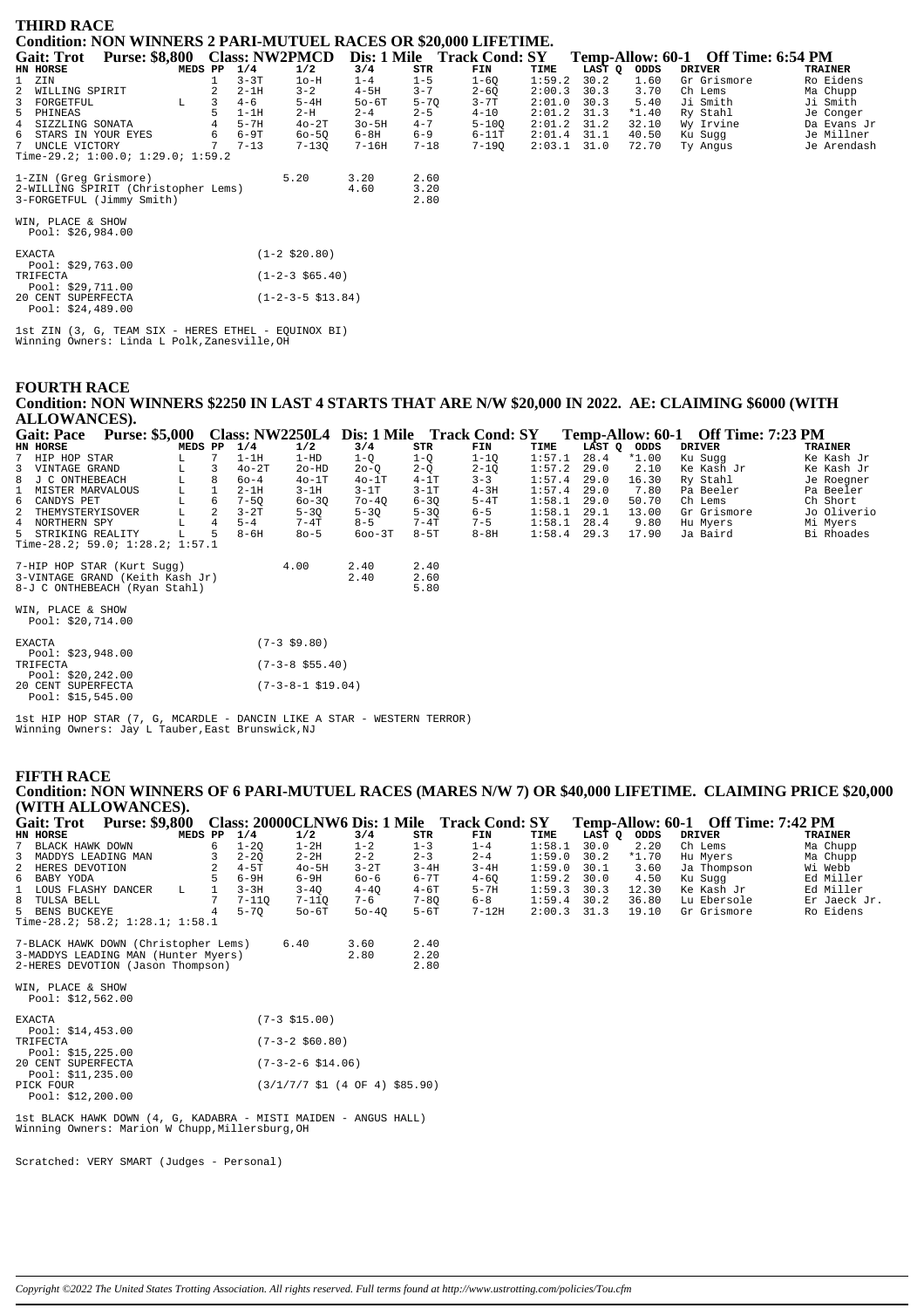| <b>SIXTH RACE</b>                                                                |         |           |                                                                           |           |          |             |        |                  |                          |                |
|----------------------------------------------------------------------------------|---------|-----------|---------------------------------------------------------------------------|-----------|----------|-------------|--------|------------------|--------------------------|----------------|
| Condition: FILLIES & MARES NON WINNERS 3 PARI-MUTUEL RACES OR \$20,000 LIFETIME. |         |           |                                                                           |           |          |             |        |                  |                          |                |
| Purse: \$8,800 Class: FMNW3PMCD Dis: 1 Mile Track Cond: SY<br><b>Gait: Trot</b>  |         |           |                                                                           |           |          |             |        | Temp-Allow: 60-1 | <b>Off Time: 8:02 PM</b> |                |
| HN HORSE                                                                         | MEDS PP | 1/4       | 1/2                                                                       | 3/4       | STR      | FIN         | TIME   | LAST Q<br>ODDS   | <b>DRIVER</b>            | <b>TRAINER</b> |
| 3 SABRINA HILL                                                                   | 3       | $1-3H$    | $1 - 3$                                                                   | $1-T$     | $1-3H$   | $1-7H$      | 1:58.2 | 30.2<br>2.20     | Aa Merriman              | Ch Beaver      |
| FAVORITE AUNT                                                                    |         | $3 - 5$   | $30 - 4H$                                                                 | $2o-T$    | $2 - 3H$ | $2 - 7H$    | 1:59.4 | $*$ .30<br>31.3  | Ku Suqq                  | Ma Burkholder  |
| GRACIOUS TRIUMPH<br>6                                                            |         | $4 - 6H$  | $4 - 6H$                                                                  | $4 - 5$   | $4-5H$   | $3-9H$      | 2:00.1 | 31.1<br>13.60    | Do Irvine Jr             | Ro Weaver      |
| 7 JESS BELIEVE                                                                   |         | $2 - 3H$  | $2 - 3$                                                                   | $3 - 3H$  | $3-5H$   | $4-11T$     | 2:00.4 | 36.50<br>32.1    | Ja Thompson              | Wi Webb        |
| 2 NORTHERN ASHLEE                                                                | x2      | $6 - 110$ | $ix6-29H$                                                                 | $6 - 30$  | $6-DIS$  | $6p5-39T$   | 2:06.2 | 32.2<br>28.30    | Ke Kash Jr               | Me Miller      |
| 4 WHOLELOTATROT                                                                  | 4       | $5-8T$    | x5-18H                                                                    | $x5 - 23$ | x5-DIS   | $5p6 - 34H$ | 2:05.1 | 32.3<br>25.10    | Lu Ebersole              | Be Murdock     |
| Time-29.0; 59.0; 1:28.0; 1:58.2                                                  |         |           |                                                                           |           |          |             |        |                  |                          |                |
| 3-SABRINA HILL (Aaron Merriman)                                                  |         |           | 6.40                                                                      | 2.20      | 2.10     |             |        |                  |                          |                |
| 1-FAVORITE AUNT (Kurt Sugg)                                                      |         |           |                                                                           | 2.10      | 2.10     |             |        |                  |                          |                |
| 6-GRACIOUS TRIUMPH (Donald Irvine Jr)                                            |         |           |                                                                           |           | 3.00     |             |        |                  |                          |                |
|                                                                                  |         |           |                                                                           |           |          |             |        |                  |                          |                |
| WIN, PLACE & SHOW                                                                |         |           |                                                                           |           |          |             |        |                  |                          |                |
| Pool: \$19,685.00                                                                |         |           |                                                                           |           |          |             |        |                  |                          |                |
|                                                                                  |         |           |                                                                           |           |          |             |        |                  |                          |                |
| <b>EXACTA</b>                                                                    |         |           | $(3-1$ \$8.00)                                                            |           |          |             |        |                  |                          |                |
| Pool: \$22,680.00                                                                |         |           |                                                                           |           |          |             |        |                  |                          |                |
| TRIFECTA                                                                         |         |           | $(3-1-6 \; $28.40)$                                                       |           |          |             |        |                  |                          |                |
| Pool: $$32,329.00$<br>PICK THREE                                                 |         |           | $(7/7/3 \text{ } $1 \text{ } (3 \text{ } 0F \text{ } 3) \text{ } $77.40)$ |           |          |             |        |                  |                          |                |
| Pool: $$5,987.00$                                                                |         |           |                                                                           |           |          |             |        |                  |                          |                |
|                                                                                  |         |           |                                                                           |           |          |             |        |                  |                          |                |
|                                                                                  |         |           |                                                                           |           |          |             |        |                  |                          |                |

1st SABRINA HILL (3, F, MUSCLE HILL - SABRINA HALL - GARLAND LOBELL) Winning Owners: Christopher F Beaver, Radnor, OH

Scratched: MIDWIND VALENTINE (Veterinarian - Sick)

### **SEVENTH RACE** Condition: NON WINNERS 1 PARI-MUTUEL RACE OR \$10,000 LIFETIME.

| <b>Gait: Pace</b>    | <b>Purse: \$7,500</b>                |         |            |          | <b>Class: NW1PMCD</b> |           |          | Dis: 1 Mile Track Cond: SY |        |        |         | Temp-Allow: 60-1 Off Time: 8:27 PM |                |
|----------------------|--------------------------------------|---------|------------|----------|-----------------------|-----------|----------|----------------------------|--------|--------|---------|------------------------------------|----------------|
| HN HORSE             |                                      | MEDS PP |            | 1/4      | 1/2                   | 3/4       | STR      | FIN                        | TIME   | LAST Q | ODDS    | <b>DRIVER</b>                      | <b>TRAINER</b> |
| 2 HARDT TO HANDLE    |                                      |         |            | $3 - 2$  | $2o$ -NS              | $10 - 10$ | $1-1H$   | $1-2T$                     | 1:59.0 | 30.2   | $*2.70$ | Hu Mvers                           | Ma Craft       |
| 3 GOLD VINTAGE       |                                      |         |            | $6 - 7$  | $4o-1H$               | $3o-1H$   | $2-1H$   | $2 - 2T$                   | 1:59.3 | 30.4   | 6.20    | Ji Smith                           | Ji Smith       |
| 5 BIG SANCHINO       |                                      |         |            | 1-NS     | $3-1H$                | $4-2H$    | $3 - 4H$ | $3 - 4H$                   | 1:59.4 | 30.4   | 4.40    | Ku Sugg                            | B Umholtz      |
| 6 SPEEDNBYSEASIDE    |                                      |         | 6          | $7 - 90$ | $60 - 30$             | $50 - 30$ | $5 - 6H$ | $4 - 5$                    | 2:00.0 | 30.4   | 23.20   | An Macdonald                       | Da Fuchs       |
| 9 ROCKSTARS DYNAMITE |                                      |         | 0°         | $4 - 30$ | $5 - 3$               | $6 - 4$   | $6 - 6T$ | $5 - 60$                   | 2:00.1 | 30.4   | 14.10   | Lu Ebersole                        | Je Schmucker   |
| 7 TIME WILL TELL     |                                      |         | x7         | $8-11H$  | $8 - 6T$              | $70 - 6$  | $7 - 9$  | $6-9H$                     | 2:00.4 | 31.0   | 9.50    | Ry Stahl                           | Ro Roesch      |
| 1 SNOW BURN          |                                      |         | $\times$ 1 | $5-4T$   | $7 - 4H$              | $8 - 6H$  | $8 - 9$  | $7-9T$                     | 2:01.0 | 31.1   | 3.90    | Aa Merriman                        | C Loney        |
| 4 JOEY THE ROCKET    |                                      | т.      | 4          | $2o$ -NS | $1 - NS$              | $2 - 10$  | $4-6H$   | $8 - 15T$                  | 2:02.1 | 33.2   | 3.30    | Jo Mapes                           | Ri Mapes       |
|                      | Time-28.2; 59.0; $1:28.3$ ; $1:59.0$ |         |            |          |                       |           |          |                            |        |        |         |                                    |                |
|                      | 2-HARDT TO HANDLE (Hunter Myers)     |         |            |          | 7.40                  | 4.00      | 2.80     |                            |        |        |         |                                    |                |
|                      | 3-GOLD VINTAGE (Jimmy Smith)         |         |            |          |                       | 7.20      | 3.80     |                            |        |        |         |                                    |                |
|                      | 5-BIG SANCHINO (Kurt Sugg)           |         |            |          |                       |           | 3.00     |                            |        |        |         |                                    |                |

| 3-GOLD VINTAGE (Jimmy Smith)<br>5-BIG SANCHINO (Kurt Sugg) | -7.20                          |
|------------------------------------------------------------|--------------------------------|
| WIN, PLACE & SHOW<br>Pool: \$21,623.00                     |                                |
| <b>EXACTA</b><br>Pool: $$21,786.00$                        | $(2 - 3 \, $46.80)$            |
| TRIFECTA<br>Pool: $$23,607.00$                             | $(2 - 3 - 5 \text{ } $163.60)$ |
| 20 CENT SUPERFECTA<br>Pool: \$19,604.00                    | $(2-3-5-6 \$152.28)$           |

1st HARDT TO HANDLE (3, F, MANHARDT - DEAR CATERINA - ADMIRALS GALLEY)<br>Winning Owners: Eugene E Schrauben, Portland, MI

Scratched: CRUISIN RNR (Judges - Personal)

#### **EIGHTH RACE**

Condition: NON WINNERS 2 PARI-MUTUEL RACES OR \$20,000 LIFETIME. AE: N/W 3 PM RACES OR \$30,000 LIFETIME. **CLAIMING PRICE \$15,000 (WITH ALLOWANCES).**<br>Coit: Tret. Purso: \$8,800. Close: NW2DMCD, Dist. 1 Mile Tuesde Cond. CV Tomn Allow 60 1 Off Time: 8:47 PM

| Gail: Trou                                                                                                 |         |           | <b>Class: NWZPMCD</b> | DIS: 1 MILE  |                      | <b>Track Cond: 5 Y</b> |        |        |         | Temp-Allow: 00-1 UII Time: 8:4/ PM |                |
|------------------------------------------------------------------------------------------------------------|---------|-----------|-----------------------|--------------|----------------------|------------------------|--------|--------|---------|------------------------------------|----------------|
| HN HORSE                                                                                                   | MEDS PP | 1/4       | 1/2                   | 3/4          | STR                  | FIN                    | TIME   | LAST Q | ODDS    | DRIVER                             | <b>TRAINER</b> |
| MINOTTO HANOVER                                                                                            |         | $1 - 10$  | $2-1H$                | $10 - 10$    | $1-Q$                | $1-T$                  | 1:58.4 | 31.0   | $*3.00$ | Ch Lems                            | Ma Chupp       |
| 4 DEALIN MAGIC<br>L                                                                                        | 4       | $4 - 80$  | $4-4H$                | 30-1T        | $2 - Q$              | 2-T                    | 1:59.0 | 30.4   | 3.30    | Ja Thompson                        | Co Kreiser     |
| г<br>2 PETE'S PASSION                                                                                      | 2       | $5 - 11H$ | $5-6T$                | $50-3T$      | $4-3T$               | $3 - 4$                | 1:59.3 | 31.0   | 7.50    | Hu Myers                           | Mi Myers       |
| 5 ROSE RUN XTREME                                                                                          | 5.      | $6 - 13H$ | $6 - 8T$              | $7 - 50$     | $7 - 5T$             | $4 - 40$               | 1:59.3 | 30.4   | 6.20    | Do Irvine Jr                       | Ro Weaver      |
| 6 ANASTASIA NERO                                                                                           | 6       | $7 - 16$  | $7-10T$               | $600 - 3T$   | $6-5T$               | $5 - 8H$               | 2:00.2 | 31.4   | 10.10   | Ry Stahl                           | Je Conger      |
| FORGET THE MAGIC<br>$\mathbf{1}$                                                                           |         | $3 - 4T$  | $3 - 3$               | $4-2T$       | $5 - 40$             | $6 - 10$               | 2:00.4 | 32.2   | 3.50    | Aa Merriman                        | Da Miller      |
| 3 FROSTY TROUBLE                                                                                           |         | $2 - 10$  | $1-1H$                | $2 - 10$     | $3 - 3T$             | $7-11T$                | 2:01.1 | 33.1   | 5.10    | An Macdonald                       | Ja McGinnis    |
| 8 HORSE FLY                                                                                                | 8       | $8 - 18$  | $8 - 13$              | $8-7T$       | $8 - 8$              | $8 - 17H$              | 2:02.1 | 32.4   | 56.80   | Ke Kash Jr                         | Ke Kash Jr     |
| Time-28.1; 57.3; $1:27.4$ ; $1:58.4$                                                                       |         |           |                       |              |                      |                        |        |        |         |                                    |                |
| 7-MINOTTO HANOVER (Christopher Lems)<br>4-DEALIN MAGIC (Jason Thompson)<br>2-PETE'S PASSION (Hunter Myers) |         |           | 8.00                  | 4.80<br>4.80 | 4.00<br>3.00<br>3.20 |                        |        |        |         |                                    |                |
| WIN, PLACE & SHOW<br>Pool: $$16,101.00$                                                                    |         |           |                       |              |                      |                        |        |        |         |                                    |                |
| EXACTA<br>Pool: $$18,158.00$                                                                               |         |           | $(7-4$ \$35.60)       |              |                      |                        |        |        |         |                                    |                |
| TRIFECTA                                                                                                   |         |           | $(7-4-2 \; $185.40)$  |              |                      |                        |        |        |         |                                    |                |

Pool: \$16,865.00<br>20 CENT SUPERFECTA<br>Pool: \$11,886.00  $(7-4-2-5 \text{ } $98.20)$ 

1st MINOTTO HANOVER (7, G, ANDOVER HALL - MILESTONE HANOVER - VALLEY VICTORY)<br>Winning Owners: Marion W Chupp, Millersburg, OH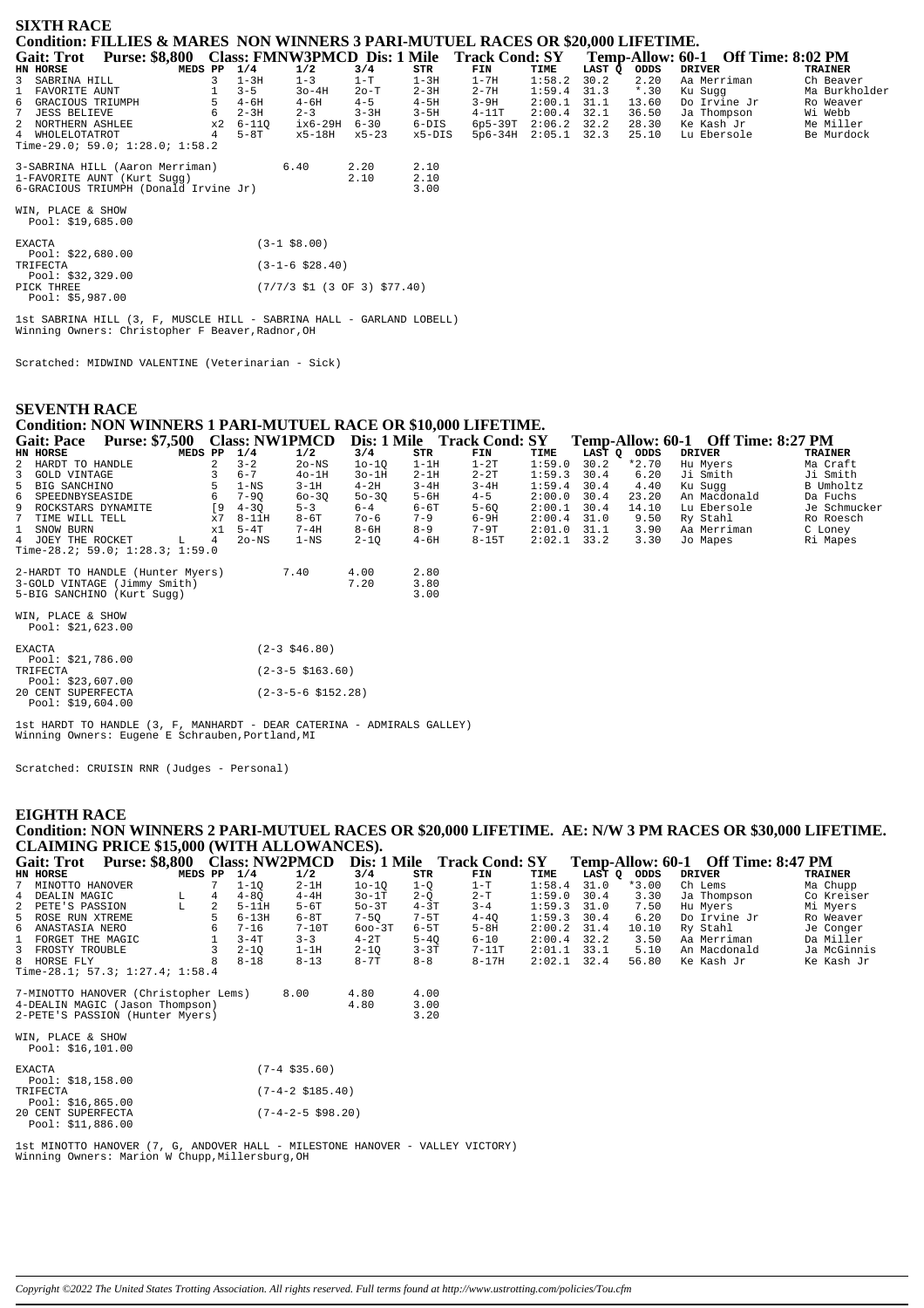### **NINTH RACE Condition: NON WINNERS \$1250 IN LAST 4 STARTS THAT ARE N/W \$10,000 IN 2022. AE: CLAIMING \$5000 (WITH ALLOWANCES) THAT ARE NON WINNERS \$2250 IN LAST 4 STARTS.**

|             | <b>Gait: Pace</b>                      | <b>Purse: \$4,000</b> |        |         |                |          | <b>Class: NW1250L4</b> | Dis: 1 Mile Track Cond: SY |          |          |        |             |         | Temp-Allow: 60-1 Off Time: 9:10 PM |                |
|-------------|----------------------------------------|-----------------------|--------|---------|----------------|----------|------------------------|----------------------------|----------|----------|--------|-------------|---------|------------------------------------|----------------|
|             | HN HORSE                               |                       |        | MEDS PP |                | 1/4      | 1/2                    | 3/4                        | STR      | FIN      | TIME   | LAST Q ODDS |         | <b>DRIVER</b>                      | <b>TRAINER</b> |
|             | 5 SLEEPING SINGLE                      |                       | L<br>L |         | 5              | $1-1T$   | $1-1H$                 | $1 - 2$                    | $1-1H$   | $1-1H$   | 1:55.3 | 29.2        | $*2.10$ | Ch Lems                            | He Hagerman    |
|             | 2 RIGGINS ART                          |                       |        |         | $\mathfrak{D}$ | $2-1T$   | $2-1H$                 | $2 - 2$                    | $2 - 1H$ | $2-1H$   | 1:55.4 | 29.1        | 2.60    | An Lake                            | Am Mills       |
| $7^{\circ}$ | CASINO DIRECTOR                        |                       |        |         |                | $4 - 30$ | $4-2T$                 | $30 - 3$                   | $4-3T$   | $3-1H$   | 1:55.4 | 29.0        | 7.80    | Ry Stahl                           | Mi Shedron     |
|             | 1 BETTERLUVTOROCK                      |                       |        |         |                | $5-4T$   | $6 - 4$                | $4 - 4$                    | $3 - 30$ | $4 - 2$  | 1:56.0 | 29.0        | 14.80   | Hu Myers                           | Jo Wengerd     |
|             | 4 MCPUNK                               |                       |        |         |                | $7 - 7T$ | $50 - 4$               | $500 - 4H$                 | $5 - 60$ | $5 - 6Q$ | 1:56.4 | 29.4        | 2.70    | Gr Grismore                        | St Harris      |
|             | 6 SCIROCCO MISTYSAID                   |                       | L      |         | 6              | $8-9T$   | $80 - 5T$              | $7-8H$                     | $7-8T$   | $6 - 7Q$ | 1:57.0 | 29.1        | 13.00   | Ku Sugg                            | He Hagerman    |
| 3           | OWEN HANOVER                           |                       |        |         | 3              | $6 - 60$ | $7-5H$                 | $6-5H$                     | 6-6T     | 7-9H     | 1:57.2 | 30.1        | 42.90   | Lu Ebersole                        | Ch Short       |
|             | 8 GRITS N GRAVY                        |                       |        |         |                | $30 - 3$ | $30-2T$                | $8o-9H$                    | $8-14T$  | $8-20T$  | 1:59.4 | 31.4        | 9.30    | Aa Merriman                        | C Loney        |
|             | Time-27.3; 56.3; 1:26.1; 1:55.3        |                       |        |         |                |          |                        |                            |          |          |        |             |         |                                    |                |
|             | 5-SLEEPING SINGLE (Christopher Lems)   |                       |        |         |                |          | 6.20                   | 3.80                       | 3.00     |          |        |             |         |                                    |                |
|             | 2-RIGGINS ART (Angus Lake)             |                       |        |         |                |          |                        | 3.40                       | 3.00     |          |        |             |         |                                    |                |
|             | 7-CASINO DIRECTOR (Ryan Stahl)         |                       |        |         |                |          |                        |                            | 3.60     |          |        |             |         |                                    |                |
|             |                                        |                       |        |         |                |          |                        |                            |          |          |        |             |         |                                    |                |
|             | WIN, PLACE & SHOW<br>Pool: \$15,649.00 |                       |        |         |                |          |                        |                            |          |          |        |             |         |                                    |                |
|             |                                        |                       |        |         |                |          |                        |                            |          |          |        |             |         |                                    |                |
| EXACTA      |                                        |                       |        |         |                |          | $(5-2 \; $24.40)$      |                            |          |          |        |             |         |                                    |                |
|             | Pool: \$17,094.00                      |                       |        |         |                |          |                        |                            |          |          |        |             |         |                                    |                |
|             | TRIFECTA                               |                       |        |         |                |          | $(5-2-7 \; $155.00)$   |                            |          |          |        |             |         |                                    |                |
|             | Pool: $$16,898.00$                     |                       |        |         |                |          |                        |                            |          |          |        |             |         |                                    |                |
|             | 20 CENT SUPERFECTA                     |                       |        |         |                |          | $(5-2-7-1$ \$66.46)    |                            |          |          |        |             |         |                                    |                |
|             | Pool: $$9,836.00$                      |                       |        |         |                |          |                        |                            |          |          |        |             |         |                                    |                |

1st SLEEPING SINGLE (4, G, RACING HILL - I-LADY - WESTERN IDEAL) Winning Owners: Morgan L Hagerman,Millersbug,OH;Martin D Yoder,Mt Eaton,OH;Steve D Mullet,Millersburg,OH

| <b>TENTH RACE</b><br><b>Condition: NON WINNERS 4 PARI-MUTUEL RACES OR \$30,000 LIFETIME.</b> |                                                                                  |                        |                                              |                  |                                |                                    |                          |
|----------------------------------------------------------------------------------------------|----------------------------------------------------------------------------------|------------------------|----------------------------------------------|------------------|--------------------------------|------------------------------------|--------------------------|
| Purse: \$9,800 Class: NW4PMCD<br><b>Gait: Trot</b>                                           |                                                                                  |                        | Dis: 1 Mile Track Cond: SY                   |                  |                                | Temp-Allow: 60-1 Off Time: 9:33 PM |                          |
| HN HORSE<br>MEDS PP                                                                          | 1/2<br>1/4                                                                       | 3/4                    | <b>STR</b><br>FIN                            | TIME             | LAST Q<br>ODDS                 | <b>DRIVER</b>                      | <b>TRAINER</b>           |
| 3<br>JL CHOOCHOOTRAIN<br>L                                                                   | $1-1H$<br>$1-1H$                                                                 | $1 - 1Q$               | $1-1H$<br>$1-NK$                             | 1:58.0           | 1.90<br>29.2                   | Aa Merriman                        | Ma Chupp                 |
| L.<br>4<br>SLIM JIMMY                                                                        | $2 - 1H$<br>$2 - 1H$                                                             | $2 - 10$               | $3 - 1H$<br>$2-NK$                           | 1:58.0           | 29.1<br>3.40                   | An Macdonald                       | Ja McGinnis              |
| SAFFRON GIRL                                                                                 | $4-5T$<br>$40-3T$                                                                | $30-1T$                | $2 - 1H$<br>$3-2H$                           | 1:58.2           | 29.2<br>$*1.80$                | Ry Stahl                           | Ve Beachy                |
| 5<br>ELEGANT GIGI                                                                            | $3 - 3T$<br>$3 - 3Q$                                                             | $4 - 3$                | $4 - 3$<br>$4-2H$                            | 1:58.2           | 29.1<br>4.40                   | Do Irvine Jr                       | Ro Weaver                |
| GENERAL TSO                                                                                  | $7 - 11$<br>$7 - 6H$                                                             | $7 - 50$               | $6 - 4$<br>$5 - 4$                           | 1:58.4           | 29.1<br>39.60                  | Ju Irvine                          | Ro Coblentz              |
| 6<br>г<br>COWBOY CHARLIE<br>$7\phantom{.0}$                                                  | $5 - 7Q$<br>$50 - 5$<br>$6-5H$<br>$6-8H$                                         | $50-3T$                | $6-4H$<br>$5 - 4$                            | 1:58.4           | 29.2<br>24.70<br>30.0<br>27.70 | Lu Ebersole                        | Co Kreiser               |
| DISCREET LOVER<br>TT'S CHIPSTER<br>$x2x$ 8-DIS<br>T.                                         | $8-DIS$                                                                          | $60 - 4T$<br>$8 - DIS$ | $7 - 60$<br>$7 - 8Q$<br>$8 - DIS$<br>$8-DIS$ | 1:59.3<br>0:00.0 | 00.0<br>41.50                  | Ku Sugg<br>Wy Irvine               | Ed Miller<br>Da Evans Jr |
| Time-29.1; 59.1; $1:28.3$ ; $1:58.0$                                                         |                                                                                  |                        |                                              |                  |                                |                                    |                          |
| 3-JL CHOOCHOOTRAIN (Aaron Merriman)                                                          | 5.80                                                                             | 3.00                   | 2.60                                         |                  |                                |                                    |                          |
| 4-SLIM JIMMY (Anthony Macdonald)                                                             |                                                                                  | 4.40                   | 3.60                                         |                  |                                |                                    |                          |
| 1-SAFFRON GIRL (Ryan Stahl)                                                                  |                                                                                  |                        | 2.60                                         |                  |                                |                                    |                          |
| WIN, PLACE & SHOW<br>Pool: \$30,395.00                                                       |                                                                                  |                        |                                              |                  |                                |                                    |                          |
| <b>EXACTA</b><br>Pool: \$24,907.00                                                           | $(3-4 \ $29.00)$                                                                 |                        |                                              |                  |                                |                                    |                          |
| TRIFECTA<br>Pool: $$26,037.00$                                                               | $(3-4-1$ \$82.00)                                                                |                        |                                              |                  |                                |                                    |                          |
| 20 CENT SUPERFECTA<br>Pool: \$15,801.00                                                      | $(3-4-1-5 \; $19.32)$                                                            |                        |                                              |                  |                                |                                    |                          |
| PICK FIVE<br>Pool: \$5,283.00                                                                | $(3/2,8/7/5/3 \text{ } $1 \text{ } (5 \text{ } 0F \text{ } 5) \text{ } $908.10)$ |                        |                                              |                  |                                |                                    |                          |

1st JL CHOOCHOOTRAIN (5, G, ANDOVER'S SON - JL LINDA'S STAR - ALLSTAR HALL) Winning Owners: Eric Lee Miller,Millersburg,OH

### **ELEVENTH RACE**

**Condition: GUARANTEED \$10,000 PICK 4 STARTS HERE NON WINNERS \$900 IN LAST 3 OR \$3500 IN LAST 4 STARTS.** Gait: Pace Purse: \$7,000 Class: NW3500L4 Dis: 1 Mile Track Cond: SY Temp-Allow: 60-1 Off Time: 9:56 PM<br>HN HORSE DRIVER TRAINER PRAINER TRAINER

| an aursa                                                               | MBDD PP |                | ᅩ / ±    | <b>174</b>                                                                   | - 27.11  | <b>DIR</b> | F LN    | ᆠᆠᅒᇋ          | <u>پ دمس</u> | בעעט    | <b>DRIVER</b> | IRAINER    |
|------------------------------------------------------------------------|---------|----------------|----------|------------------------------------------------------------------------------|----------|------------|---------|---------------|--------------|---------|---------------|------------|
| 4 LONG LEGGED JOHN                                                     |         | 4              | $1 - 10$ | $1-1H$                                                                       | $1-Q$    | $1 - NS$   | $1 - 1$ | 1:54.4        | 29.0         | $*$ .20 | Ke Kash Jr    | Ke Kash Jr |
| 3 FG'S MONDU PACKRAT                                                   | L.      | 3              | $2 - 10$ | $2-1H$                                                                       | $3 - 10$ | $3 - 10$   | $2 - 1$ | 1:55.0        | 29.0         | 7.80    | Ch Lems       | Je Toska   |
| 1<br><b>BLUE SPANX</b>                                                 | г       | 1              | $3 - 3T$ | $30-2T$                                                                      | $20 - 0$ | $2-NS$     | $3 - 1$ | 1:55.0        | 29.1         | 7.50    | Ku Sugg       | Ke Kash Jr |
| 2 ALL IN JEST                                                          |         | $\mathfrak{D}$ | $4 - 50$ | $4 - 40$                                                                     | $5 - 3$  | $4 - 30$   | $4-3H$  | 1:55.2        | 29.0         | 40.00   | Lu Ebersole   | Je Millner |
| 5 ARTHUR PENDRAGON                                                     | г       | 5              | $5-6T$   | $50 - 40$                                                                    | $40-2H$  | $5 - 3Q$   | 5dh-40  | 1:55.3        | 29.2         | 8.50    | Aa Merriman   | C Loney    |
| 8 SPEAKING OUT                                                         | г       | 7              | $7 - 10$ | $7 - 7$ T                                                                    | $7 - 50$ | $6-4H$     | 5dh-40  | 1:55.3        | 28.4         | 55.70   | Hu Myers      | Am Wengerd |
| 6 ZINNY MACH N                                                         | г       | 6              | 6-8T     | $60 - 5T$                                                                    | 600-40   | $7 - 5$    | $7 - 7$ | $1:56.1$ 29.3 |              | 28.90   | Ry Stahl      | Jo Miller  |
| Time-27.1; 56.4; $1:25.4$ ; $1:54.4$                                   |         |                |          |                                                                              |          |            |         |               |              |         |               |            |
|                                                                        |         |                |          |                                                                              |          |            |         |               |              |         |               |            |
| 4-LONG LEGGED JOHN (Keith Kash Jr)                                     |         |                |          | 2.40                                                                         | 2.10     | 2.10       |         |               |              |         |               |            |
| 3-FG'S MONDU PACKRAT (Christopher Lems)                                |         |                |          |                                                                              | 3.40     | 2.80       |         |               |              |         |               |            |
| 1-BLUE SPANX (Kurt Sugg)                                               |         |                |          |                                                                              |          | 2.20       |         |               |              |         |               |            |
| WIN, PLACE & SHOW                                                      |         |                |          |                                                                              |          |            |         |               |              |         |               |            |
|                                                                        |         |                |          |                                                                              |          |            |         |               |              |         |               |            |
| Pool: \$24,225.00                                                      |         |                |          |                                                                              |          |            |         |               |              |         |               |            |
| <b>EXACTA</b>                                                          |         |                |          | $(4-3 \; $9.40)$                                                             |          |            |         |               |              |         |               |            |
| Pool: $$29,853.00$                                                     |         |                |          |                                                                              |          |            |         |               |              |         |               |            |
| TRIFECTA                                                               |         |                |          | $(4-3-1$ \$22.00)                                                            |          |            |         |               |              |         |               |            |
| Pool: \$44,366.00                                                      |         |                |          |                                                                              |          |            |         |               |              |         |               |            |
| PICK THREE                                                             |         |                |          | $(5/3/4, 7 \text{ } $1 \text{ } (3 \text{ } 0F \text{ } 3) \text{ } $19.40)$ |          |            |         |               |              |         |               |            |
| Pool: \$8,255.00                                                       |         |                |          |                                                                              |          |            |         |               |              |         |               |            |
|                                                                        |         |                |          |                                                                              |          |            |         |               |              |         |               |            |
| 1st LONG LEGGED JOHN (6, G, BIG BAD JOHN - LONGLEGACY - ON THE ATTACK) |         |                |          |                                                                              |          |            |         |               |              |         |               |            |
|                                                                        |         |                |          |                                                                              |          |            |         |               |              |         |               |            |

1st LONG LEGGED JOHN (6, G, BIG BAD JOHN - LONGLEGACY - ON THE ATTACK) Winning Owners: Melinda D Kash,Medina,OH;Mark A & Scott A Owsiak,Medina,OH

Scratched: STRIDE OF PRIDE (Veterinarian - Sick)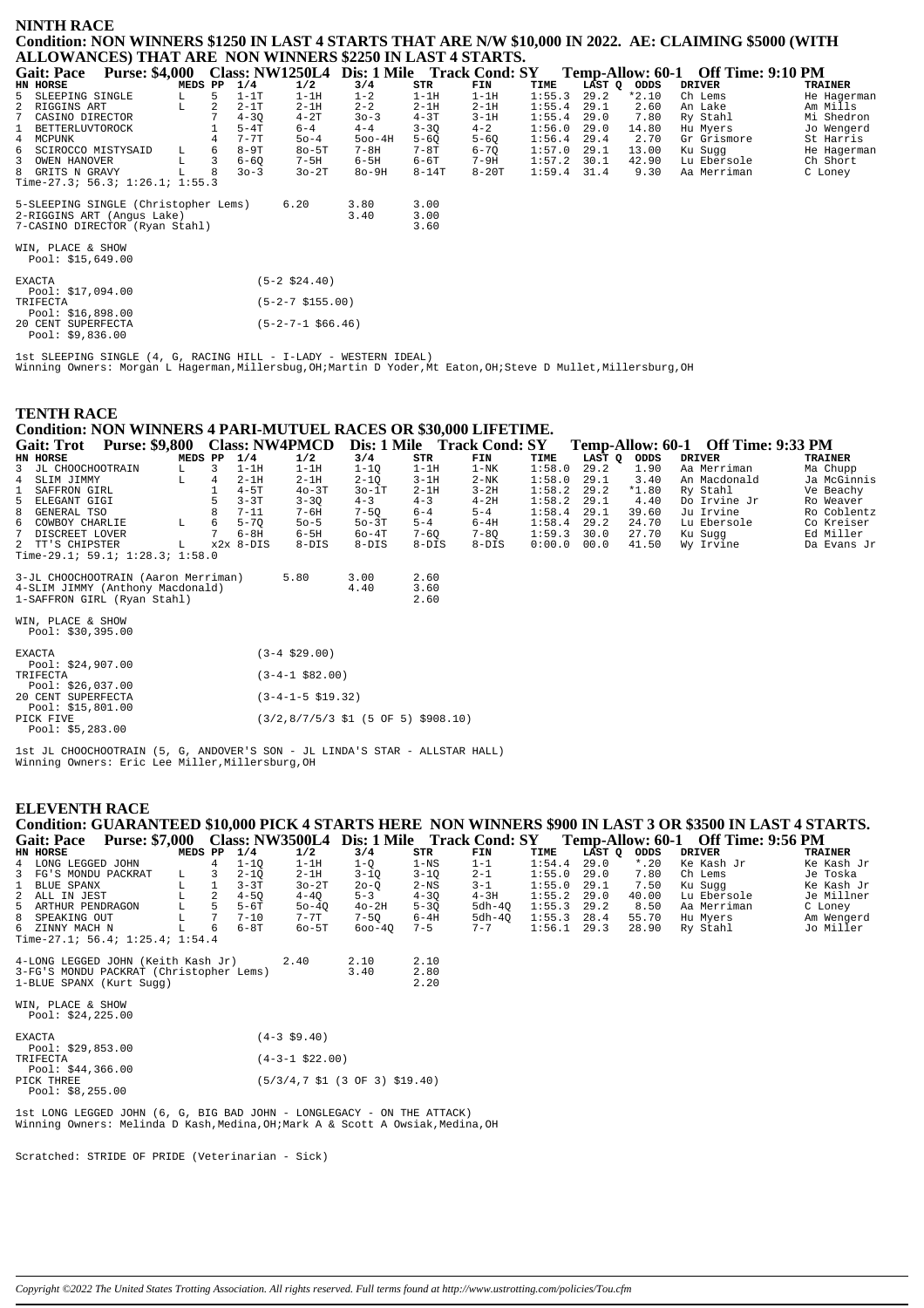## **TWELFTH RACE** Condition: FILLIES & MARES NON WINNERS 1 PARI-MUTUEL RACE OR \$10,000 LIFETIME. AE: N/W 2 PM RACES OR \$20,000 LIFETIME. CLAIMING PRICE \$10,000 (WITH ALLOWANCES).

| <b>Purse: \$7,500</b><br><b>Gait: Trot</b> | Class: FMNW1PMCD Dis: 1 Mile Track Cond: SY |            |            |           |        |        |         | Temp-Allow: 60-1 Off Time: 10:19 PM |                |
|--------------------------------------------|---------------------------------------------|------------|------------|-----------|--------|--------|---------|-------------------------------------|----------------|
| HN HORSE<br>MEDS PP                        | 1/4<br>1/2                                  | 3/4        | STR        | FIN       | TIME   | LAST Q | ODDS    | <b>DRIVER</b>                       | <b>TRAINER</b> |
| 6<br>TRAVELIN DE LITE<br>6                 | $2-H$<br>$2 - 1Q$                           | $1-T$      | $1 - 2Q$   | $1 - 2$   | 2:01.0 | 29.4   | 4.60    | Aa Merriman                         | La Merriman    |
| 3<br>IFWISHESWEREKISSES                    | $3 - 3$<br>$3-2H$                           | $3 - 1H$   | $2 - 2Q$   | $2 - 2$   | 2:01.2 | 30.0   | 14.20   | Ry Stahl                            | Ja Criss Jr    |
| LOTA SPIRIT<br><b>19</b><br>9<br>L         | $5 - 6H$<br>$5-4T$                          | $60-3H$    | $3 - 40$   | $3 - 4H$  | 2:01.4 | 30.0   | 31.90   | Hu Myers                            | Da Miller      |
| A ROYAL BLAST                              | $7 - 10$<br>$60 - 5H$                       | $2o-T$     | $4 - 5$    | $4-5H$    | 2:02.0 | 30.3   | 5.80    | Ja Thompson                         | Je Miller      |
| CHARLOTTE'S FANCY                          | $4-4H$<br>$4 - 40$                          | $400 - 20$ | $5 - 6$    | $5 - 60$  | 2:02.1 | 30.3   | 9.10    | Lu Ebersole                         | Ma Burkholder  |
| 5 TALIE BLUE CHIP                          | $6 - 80$<br>7-6H                            | $70 - 4$   | $6 - 6H$   | $6 - 7H$  | 2:02.2 | 30.2   | 2.30    | Ch Lems                             | Ma Chupp       |
| 8 CHINA SUE                                | $8 - 12$<br>$80 - 8$                        | $8 - 50$   | 7-9H       | $7 - 120$ | 2:03.2 | 31.1   | 30.50   | Ji Smith                            | Ji Smith       |
| 2<br>2<br>MOOLA MAKIN CONNIE               | $1o-H$<br>$1 - 10$                          | x5x-2H     | $x8 - 24H$ | $8-28H$   | 2:06.3 | 35.0   | $*2.00$ | Ku Sugg                             | To Troyer      |
| 4 MESMERIZING<br>$\times 4$                | $9 - 27$<br>$9-DIS$                         | $9-DIS$    | $9-DIS$    | $9-DIS$   | 0:00.0 | 00.0   | 21.20   | Gr Grismore                         | Jo Wengerd     |
| Time-29.2; $1:00.3$ ; $1:31.1$ ; $2:01.0$  |                                             |            |            |           |        |        |         |                                     |                |
|                                            |                                             |            |            |           |        |        |         |                                     |                |
| 6-TRAVELIN DE LITE (Aaron Merriman)        | 11.20                                       | 4.60       | 5.80       |           |        |        |         |                                     |                |
| 3-IFWISHESWEREKISSES (Ryan Stahl)          |                                             | 7.80       | 5.40       |           |        |        |         |                                     |                |
| 9-LOTA SPIRIT (Hunter Myers)               |                                             |            | 10.00      |           |        |        |         |                                     |                |
|                                            |                                             |            |            |           |        |        |         |                                     |                |
| WIN, PLACE & SHOW                          |                                             |            |            |           |        |        |         |                                     |                |
| Pool: $$13,319.00$                         |                                             |            |            |           |        |        |         |                                     |                |
| EXACTA                                     | $(6-3 \; $139.00)$                          |            |            |           |        |        |         |                                     |                |
| Pool: $$15,297.00$                         |                                             |            |            |           |        |        |         |                                     |                |
| TRIFECTA                                   | $(6-3-9 \; $1168.40)$                       |            |            |           |        |        |         |                                     |                |
| Pool: $$14,142.00$                         |                                             |            |            |           |        |        |         |                                     |                |
| 20 CENT SUPERFECTA                         | $(6-3-9-7$ \$569.48)                        |            |            |           |        |        |         |                                     |                |
| Pool: \$10,893.00                          |                                             |            |            |           |        |        |         |                                     |                |

1st TRAVELIN DE LITE (3, F, LONG TOM - POOFHERESHECOMES - AMIGO HALL)<br>Winning Owners: Lanny E Merriman, Kent, OH

# **THIRTEENTH RACE**

Condition: \$10,000 GUARANTEED POOL NON WINNERS 1 PARI-MUTUEL RACE OR \$10,000 LIFETIME. (F&M ALLOWED<br>10%). AE: N/W 2 PM RACES OR \$20,000 LIFETIME. CLAIMING PRICE \$10,000 (WITH ALLOWANCES).<br>Gait: Pace Purse: \$7.500 Class: NW

| Gail: Face                      | <b>FUISE: 57,500 CIASS: INVELITION</b> |         |    |           |          | DIS, 1 IVINE |           | - LTACK CONG: 5 L |               |        |         | Temp-Anow: 00-1   On Thine: 10:40 FM |                |
|---------------------------------|----------------------------------------|---------|----|-----------|----------|--------------|-----------|-------------------|---------------|--------|---------|--------------------------------------|----------------|
| HN HORSE                        |                                        | MEDS PP |    | 1/4       | 1/2      | 3/4          | STR       | FIN               | TIME          | LAST O | ODDS    | DRIVER                               | TRAINER        |
| 6 GREYSTONE WATCHMAN            |                                        |         | 6. | $1-1H$    | $1-1H$   | $1-1T$       | $1-1T$    | 1-1H              | 1:57.0        | 30.0   | $*$ .70 | Ch Lems                              | Ma Chupp       |
| 1 I LACK COMPASSION             |                                        |         |    | $3-2T$    | $3 - 3$  | $3 - 3H$     | $3 - 30$  | $2-1H$            | 1:57.1        | 29.3   | 16.80   | Lu Ebersole                          | Je Schmucker   |
| 2 GREATER THAN ACES             |                                        | T.      |    | $2 - 1$ H | $2 - 1H$ | $2 - 1T$     | $2 - 1T$  | $3 - 1T$          | 1:57.2        | 30.0   | 4.90    | An Lake                              | De Santantonio |
| 4 COBRA KAI JOHNNY              |                                        |         |    | $4 - 40$  | $5 - 4H$ | $4 - 50$     | $4 - 3H$  | $4 - 20$          | 1:57.2        | 29.2   | 15.70   | Gr Grismore                          | Ty Bates       |
| 3 SINGINTHESUNSHINE             |                                        |         |    | $7 - 10T$ | $70 - 6$ | 60-70        | $7 - 8T$  | $5-9H$            | 1:58.4        | 30.2   | 13.00   | Ku Suaa                              | Je Millner     |
| 5 GERALD JET                    |                                        |         |    | $5 - 5T$  | $6 - 5H$ | $7 - 8H$     | $5 - 7H$  | $6-11H$           | $1:59.1$ 30.3 |        | 5.10    | Ry Stahl                             | Je Roegner     |
| 9 BECK JR                       |                                        |         | 9  | $6 - 7T$  | $40 - 4$ | $50 - 5H$    | $6 - 8H$  | $7 - 12H$         | 1:59.2        | 31.2   | 22.30   | Jo Mapes                             | Ri Mapes       |
| 8 SECTIONLINE RACER             |                                        |         |    | $9 - 140$ | $9 - 90$ | $900-9T$     | $8 - 100$ | $8-13T$           | 1:59.4        | 30.4   | 17.30   | Do Irvine Jr                         | Co Deyermand   |
| 7 HARDT STACK                   |                                        |         |    | $8-12H$   | $8o-7H$  | $800 - 8T$   | $9 - 170$ | $9-30T$           | $2:03.1$ 34.2 |        | 56.30   | Hu Mvers                             | Ma Craft       |
| Time-27.4; 57.3; 1:27.0; 1:57.0 |                                        |         |    |           |          |              |           |                   |               |        |         |                                      |                |

| 6-GREYSTONE WATCHMAN (Christopher Lems) 3.40 | 3.60  | 2.60 |
|----------------------------------------------|-------|------|
| 1-I LACK COMPASSION (Luke Ebersole)          | 12.20 | 6.60 |
| 2-GREATER THAN ACES (Angus Lake)             |       | 4.00 |

WIN, PLACE & SHOW<br>Pool: \$14,496.00

|                | 1001 · 711 / 190.00       |                                       |  |  |  |  |  |  |
|----------------|---------------------------|---------------------------------------|--|--|--|--|--|--|
| <b>EXACTA</b>  |                           | $(6-1$ \$29.20)                       |  |  |  |  |  |  |
|                | Pool: $$16.822.00$        |                                       |  |  |  |  |  |  |
| TRIFECTA       |                           | $(6-1-2 \; \text{S}138.60)$           |  |  |  |  |  |  |
|                | Pool: $$20.158.00$        |                                       |  |  |  |  |  |  |
| 50 CENT PICK 6 |                           | $(7/5/3/4, 7/6/6$ (6 OF 6) \$1714.40) |  |  |  |  |  |  |
|                | Pool: $$2.129.00$         |                                       |  |  |  |  |  |  |
|                | 20 CENT SUPER - HIGH FIVE | $(6-1-2-4-3 \t5463.84)$               |  |  |  |  |  |  |
|                | Pool: \$17.145.00         |                                       |  |  |  |  |  |  |

Ist GREYSTONE WATCHMAN (4, G, HE'S WATCHING - LADY COURTALISA - CAMLUCK)<br>Winning Owners: Marion W Chupp, Millersburg, OH